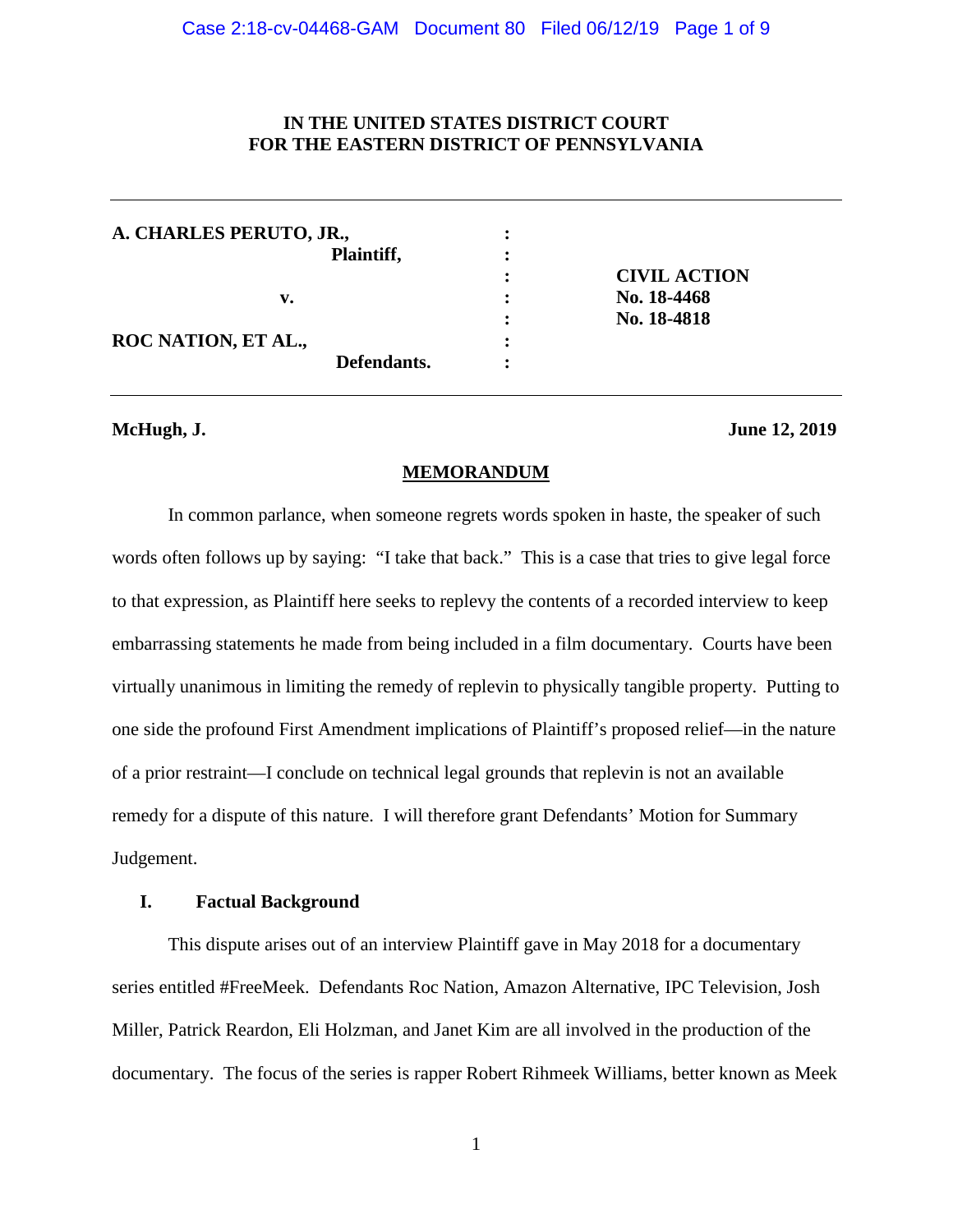# Case 2:18-cv-04468-GAM Document 80 Filed 06/12/19 Page 2 of 9

Mill. It intends to address, at least in part, Meek Mill's experience with the criminal justice system, including his interactions with Judge Genece Brinkley of the Philadelphia County Court of Common Pleas. Judge Brinkley has overseen Mill's criminal case for more than a decade and became the subject of some controversy when she re-imprisoned him for probation violations. Facing public criticism, Judge Brinkley retained Plaintiff A. Charles Peruto, Jr. as her counsel.

On May 30, 2018, Mr. Peruto sat for an interview related to the #FreeMeek documentary series, which is the source of this dispute. The interview concluded with Peruto explaining why he believes Meek Mill does not represent an example of the problems in the criminal justice system. When Peruto finished, the interviewer and one of his colleagues indicated that they had no further questions.[1](#page-1-0) *See* Decl. of Eli Holzman Ex. B, at 0:26:04-17, ECF No. 53-4. Peruto then said, "Let me tell you something," at which point the camera turned off. *Id.* at 0:26:20. The audio, however, continued recording as Peruto went on to say, "That was hard to do because defending this judge is now becoming—why doesn't she just grant this fucking thing?" *Id.* at 0:26:21-27. A conversation ensued—caught on the still-operating lavalier microphone—in which Peruto said critical things about his client and her handling of the Meek Mill case. The audio recording reflects that, despite his assertions to the contrary in both the Second Amended Replevin Complaint and the Second Amended Wiretap Complaint, Mr. Peruto never instructed anyone to go "off the record," nor did anyone present state that they had stopped the audio recording.

After Mr. Peruto was given the opportunity to hear the full recording as a part of this litigation, he alleged that it had been edited and did not accurately portray the interaction. Accordingly, I ordered the parties to agree upon an expert who could evaluate the authenticity of

<span id="page-1-0"></span> $<sup>1</sup>$  The details of this exchange are set out more extensively in my Memorandum addressing Plaintiff's related claims</sup> for wiretap violations.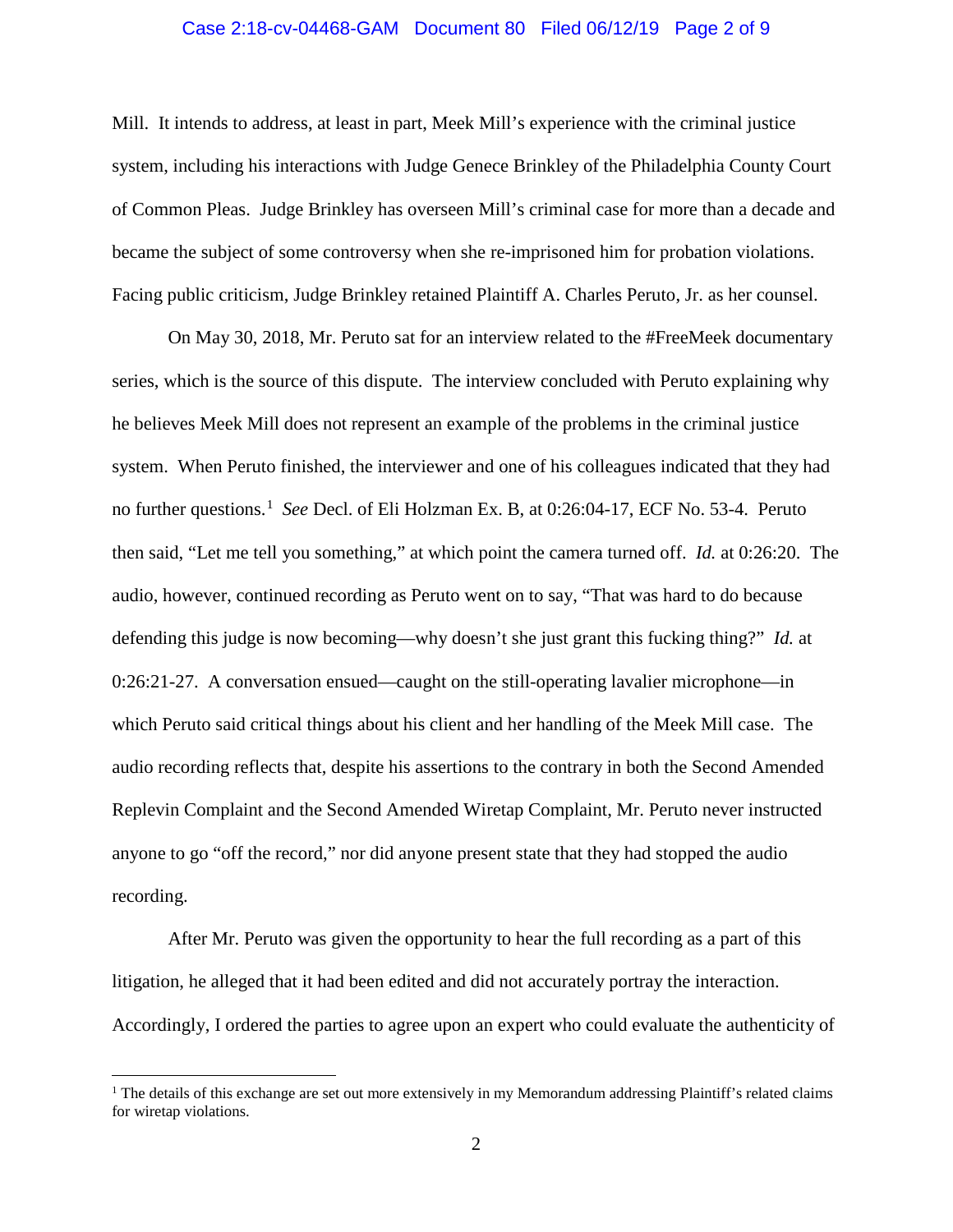# Case 2:18-cv-04468-GAM Document 80 Filed 06/12/19 Page 3 of 9

the recording. A team of two experts, Catalin Grigoras and Jeff Smith, has since confirmed that the recording is authentic. *See* Expert Report, ECF No. 69. At oral argument, no party disputed its authenticity. Although the original recording equipment and storage media, which Defendants rented, no longer contain the recording, the recording is now stored on a variety of devices, including one in the possession of this Court.

Mr. Peruto obviously did not intend for his disparaging statements to be shared widely, let alone become part of the #FreeMeek documentary series. Unfortunately for Mr. Peruto, his comments were leaked to the press along with portions of the recording. Following the media attention on those comments, Peruto commenced a series of lawsuits in state court, including this replevin suit, which Defendants removed to this Court. Peruto also filed claims under both the Federal and Pennsylvania Wiretap Acts in a separate case, which was consolidated with this one.

Defendants moved to dismiss, and I have converted the motion to one for summary judgment. After considering all the evidence, I conclude that no disputed questions of material fact remain, and Defendants are entitled to summary judgment on the replevin claim.

### **II. Legal Standard**

A District Court may convert a motion to dismiss into a motion for summary judgment so long as the Court provides adequate notice of the conversion and reasonable opportunity to present material relevant to a summary judgment motion. *In re Rockefeller Ctr. Props., Inc. Sec. Litig.*, 184 F.3d 280, 287-88 (3d Cir. 1999). I provided notice of my intent to convert the motions in this case into motions for summary judgment, and Plaintiff has since supplemented the record with affidavits. After such a conversion, the motion is governed by the wellestablished standards of Fed. R. Civ. P. 56, as amplified by *Celotex Corp. v. Catrett*, 477 U.S. 317, 322-23 (1986).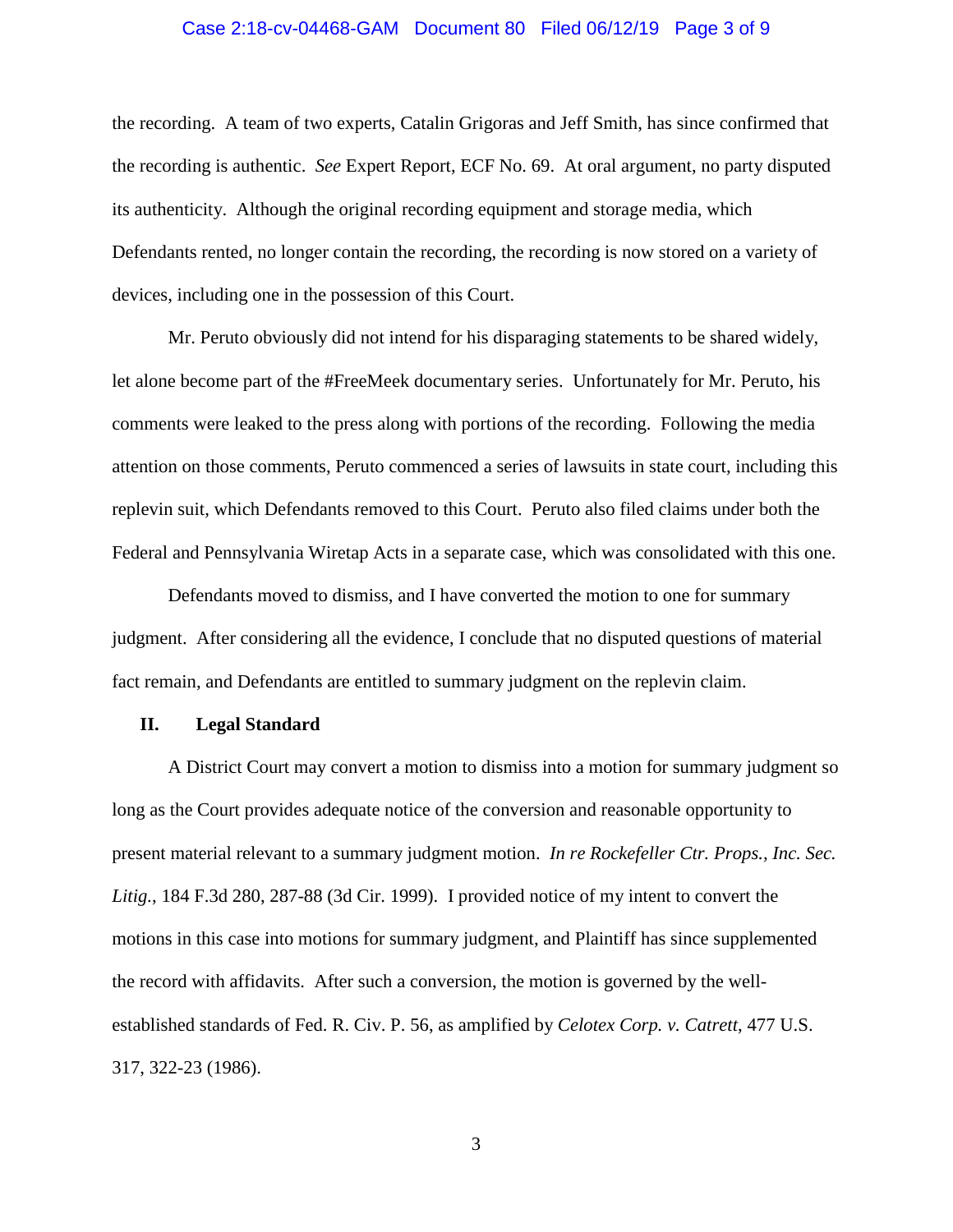# **III. Discussion**

Plaintiff brings a novel replevin claim seeking sole possession of the digital version of his oral communications. The material facts are undisputed. The parties agree that Mr. Peruto spoke the words in question without asking to go off the record and that Defendants recorded and electronically stored those words. Peruto's replevin claim does not seek possession of the equipment originally used to record  $\lim^2$  $\lim^2$  or the device on which the recording is stored, but rather possession of the data and files that contain the recordings of his voice.

The sole remaining question is one of law: whether Plaintiff has established a viable claim for replevin by showing that (1) the recording constituted a property interest subject to replevin, and (2) he had title and exclusive right to possess the property. *See Commw. v. Dean*, 369 A.2d 423, 425 (Pa. Super. Ct. 1976) (discussing limitations on the types of property interests subject to replevin); *Int'l Elecs. Co. v. N.S.T. Metal Prod. Co.*, 88 A.2d 40, 42-43 (Pa. 1952) (noting the requirement of title and exclusive right of possession). Plaintiff cannot satisfy either requirement of the controlling standard.

Peruto first must show that the computer data and digital files containing the audio recording constitute a property interest properly subject to replevin. Replevin is a common law remedy dating back centuries. *Fuentes v. Shevin*, 407 U.S. 67, 78 (1972). Historically it has taken the form of an action to regain possession of goods and chattels. *See id.*; *Dean*, 369 A.2d at 425. Traditionally, only *tangible* property has been recoverable in actions for replevin or the related tort of conversion. [3](#page-3-1) *See Northcraft v. Edward C. Michener Assocs., Inc.*, 466 A.2d 620,

<span id="page-3-0"></span><sup>&</sup>lt;sup>2</sup> Defendants leased the equipment used to record the interview, and the devices used to record and temporarily store the data have since been returned to their owner and overwritten with other data. This is immaterial, as Plaintiff does not assert an ownership interest in these devices and seeks return of the digital files that captured his voice.

<span id="page-3-1"></span><sup>&</sup>lt;sup>3</sup> Neither party disputes that conversion cases properly provide guidance in the replevin context. Replevin and conversion have long been considered together. *McDonald v. Scaife*, 1 Jones (PA) 381, 386 (Pa. 1849) ("[T]rover and replevin are strictly analogous.").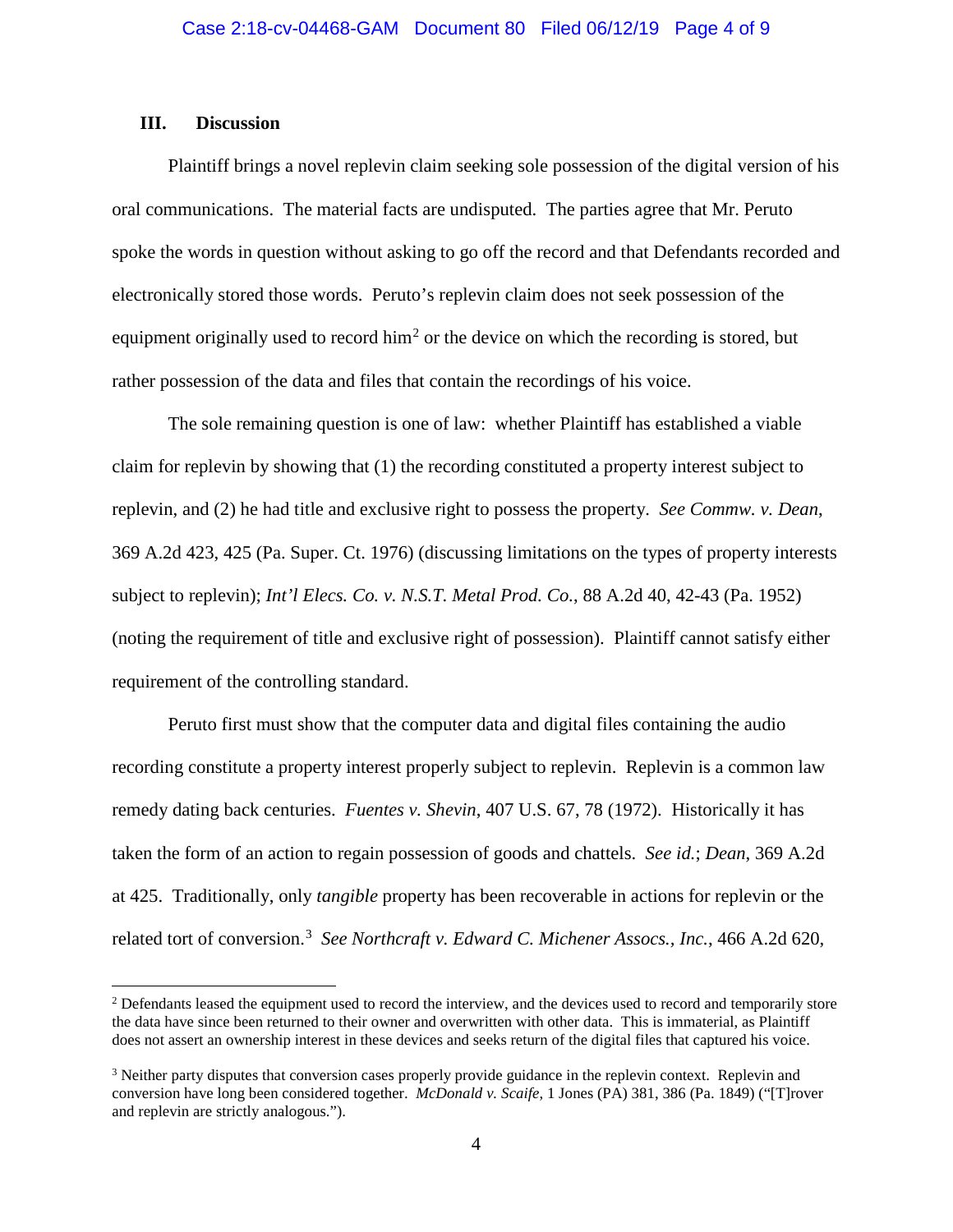# Case 2:18-cv-04468-GAM Document 80 Filed 06/12/19 Page 5 of 9

624-25 (Pa. Super. Ct. 1983); *Hydrogen Master Rights, Ltd. v. Weston*, 228 F. Supp. 3d 320, 335 (D. Del. 2017). The law has expanded only slightly beyond the bounds of tangible property, but the Pennsylvania Superior Court has noted that "[t]he process of expansion has stopped with the kind of intangible rights which are customarily merged in, or identified with some document." *Northcraft*, 466 A.2d at 625 (quoting Prosser, Torts § 15 at 82-83 (4th ed. 1971)). In such cases, there is some intrinsic link between the physical item retrieved and the property interest it signifies. For example, items such as deeds or stock certificates are recoverable in replevin and conversion actions, *see id.*; *Eagle v. Morgan*, 2013 WL 943350, at \*10 (E.D. Pa. Mar. 12, 2013), but other intangible property remains outside the bounds of a replevin claim.<sup>[4](#page-4-0)</sup>

The computer data and digital files Peruto seeks represent intangible property beyond the reach of replevin. A stock certificate is a specialized instrument signifying a particular ownership interest. Hard drives, portable "thumb" drives, and data "cards," in contrast, store information of every conceivable form, encompassing audio, video, photos, spreadsheets, calculations, and every variety of text. The computer data and digital files that Peruto seeks to replevy represent one form of information, stored by various methods, none of them emblematic of the content of the data.

The computer data and digital files containing the recording of Peruto's oral communications are therefore unable to support a replevin action. Members of this court applying Pennsylvania law have considered a variety of digital property interests but have consistently found such interests unable to support a conversion claim. These decisions have

<span id="page-4-0"></span> <sup>4</sup> In identifying this limitation, the Superior Court also noted that although "[t]here is perhaps no very valid and essential reason why there might not be conversion" of additional intangible property, such as ideas, "thus far other remedies apparently have been adequate." *Northcraft*, 466 A.2d at 625 (quoting Prosser, Torts § 15 at 82-83 (4th ed. 1971)). To that end, it should be noted that if unlawful recording in fact occurred, the federal and state wiretap statutes Peruto invokes could provide the remedy he seeks by preventing the use of the recording.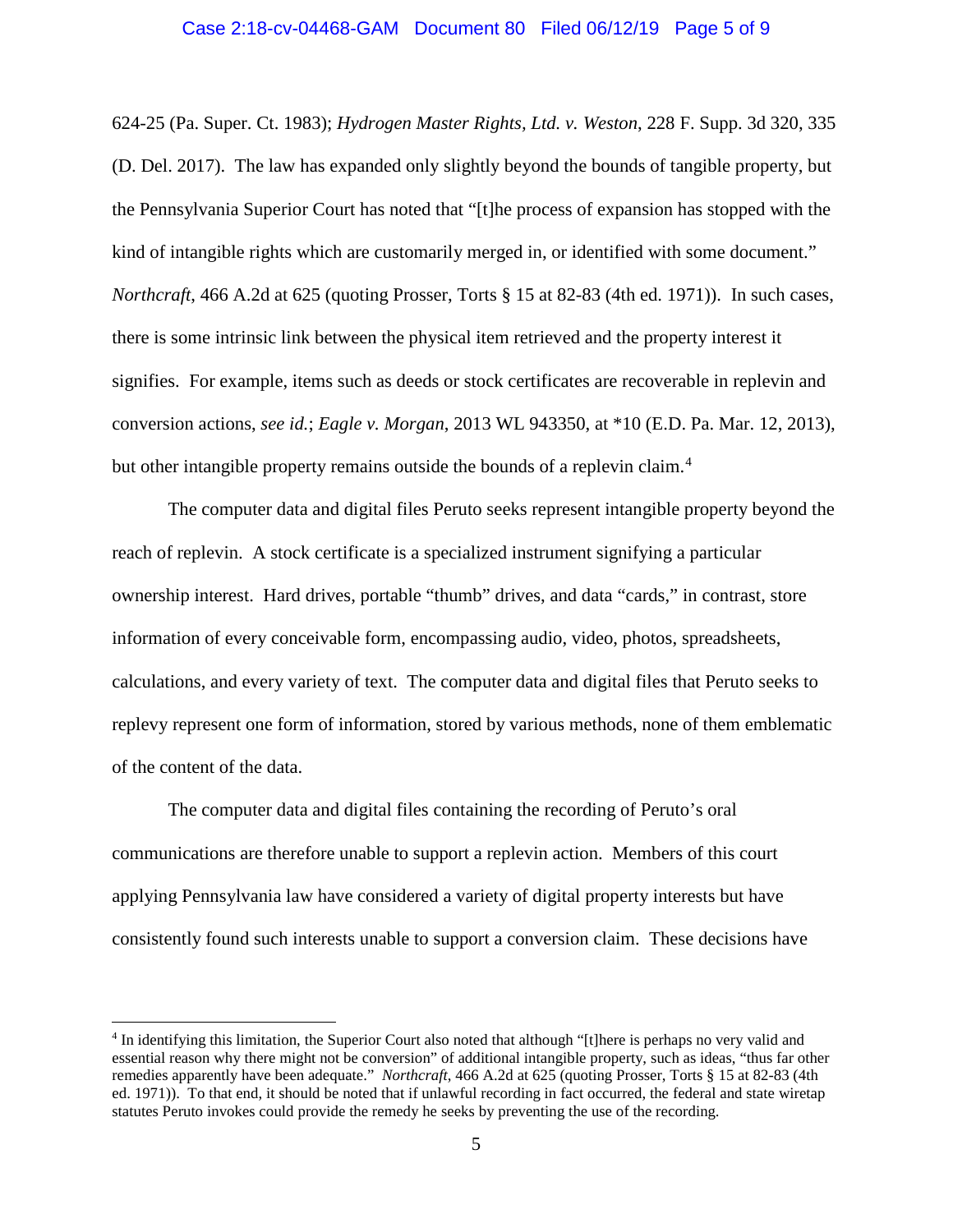# Case 2:18-cv-04468-GAM Document 80 Filed 06/12/19 Page 6 of 9

noted the limitation the Superior Court identified and concluded that, because such digital property interests are both intangible, and not a form of intangible property typically merged with particular documents, they are not subject to conversion or replevin. *See Eagle*, 2013 WL 943350, at \*10 (Buckwalter, J.) (rejecting claim for conversion of LinkedIn account); *Apparel Bus. Sys., LLC v. Tom James Co.*, 2008 WL 858754, at \*18-19 (E.D. Pa. Mar. 28, 2008) (McLaughlin, J.) (rejecting claim for conversion of software); *DirecTV, Inc. v. Frick*, 2004 WL 438663, at \*2 (E.D. Pa. Mar. 2, 2004) (Padova, J.) (rejecting claim for conversion of satellite signals); *Famology.com Inc. v. Perot Sys. Corp.*, 158 F. Supp. 2d 589, 591 (E.D. Pa. 2001) (Hutton, J.) (rejecting claim for conversion of internet domain names). I reach the same conclusion with respect to the data and files in this case.

Mr. Peruto contends that, because his words are embedded in stored computer data, such data qualifies as tangible property subject to replevin. Plaintiff's sole support is an unpublished trial court opinion in a New York state criminal case where the court concluded that a recording of a 911 call constituted "property" for purposes of the state's definition of Petit Larceny. *See People v. Fountain*, No. 16-1139, 2017 N.Y. Slip Op. 30674(U) (N.Y. Cty. Ct. 2017). I do not dispute that sound recordings or digital files may constitute property in certain legal contexts. But Peruto's task is not simply to show a property interest that supports *some* legal claim; he must demonstrate that the nature of the property renders it suitable for the specific remedy of replevin.

To the extent Peruto also asserts a property interest in his words themselves—separate from the data or files containing them—no court has held that the contents of a recording are subject to replevin. This is not surprising given the ephemeral nature of the spoken word. In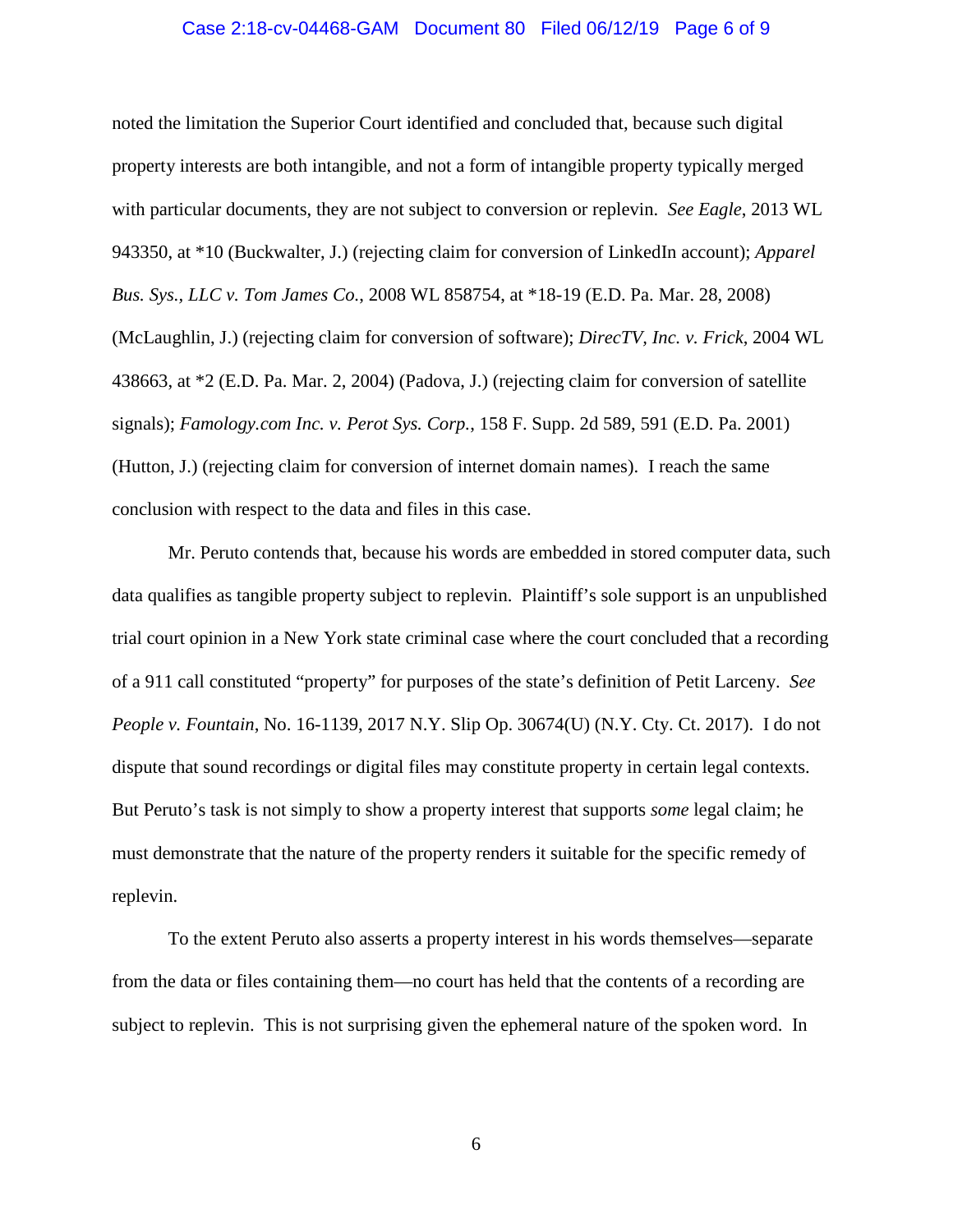# Case 2:18-cv-04468-GAM Document 80 Filed 06/12/19 Page 7 of 9

Hydrogen Masters Rights, Ltd.,<sup>[5](#page-6-0)</sup> the court noted that although the physical objects containing recorded confidential information could potentially be subject to replevin, no such claim could exist for the contents of the recordings. 228 F. Supp. 3d at 335*.* [6](#page-6-1) Similarly, Pennsylvania law would permit a replevin claim for a physical object containing confidential information, *see Stenograph, L.L.C. v. Sims*, 2000 WL 964748, at \*3-4 (E.D. Pa. July 12, 2000), but that is distinct from the intangible information a device contains. This case would be markedly different if Plaintiff himself had created a recording of the interview and Defendants wrongfully took possession of the physical device containing it. But those are not the facts, and Peruto cannot show that his words—either independently or as bytes of data captured in an electronic format—constitute property recoverable in replevin.

Even if Mr. Peruto could assert a property interest properly subject to replevin, however, he cannot claim title and an exclusive right to possess the property in question. The plaintiff bears the burden of establishing title and exclusive right of possession. *See Blossom Prod. Corp. v. Nat'l Underwear Co.*, 191 A. 40, 41–42 (Pa. 1937). Here, Peruto has simply asserted that he "has title and exclusive right to possess the computer data and digital file containing the illegally obtained audio recording," without citing the basis for such entitlement.<sup>[7](#page-6-2)</sup> Pl.'s Resp. to Defs.' Mot. Dismiss Second Am. Replevin Compl. 9, ECF No. 30. He claims that his "oral

<span id="page-6-0"></span> <sup>5</sup> Although the court in *Hydrogen Masters* did not apply Pennsylvania law, the legal principles regarding replevin and conversion are sufficiently similar for the reasoning to have persuasive value.

<span id="page-6-1"></span><sup>6</sup> At oral argument, Plaintiff's counsel attempted to distinguish *Hydrogen Masters* because defendants there owned the devices used to create and store the recordings. But the plaintiffs in *Hydrogen Masters* did not ground their argument in ownership of the equipment. They directly asserted ownership of the *contents* of the recordings. The court based its holding on its conclusion that intangible property is not subject to replevin.

<span id="page-6-2"></span><sup>7</sup> Plaintiff also emphasizes the fact that the data is readily identifiable. *Id.* But this factor is not relevant to whether a plaintiff holds title and an exclusive right of possession; it is only employed to determine whether the property is appropriate for replevin. *See Dean*, 369 A.2d at 425. For reasons already discussed, the property Peruto seeks is not appropriate for replevin due to its intangibility.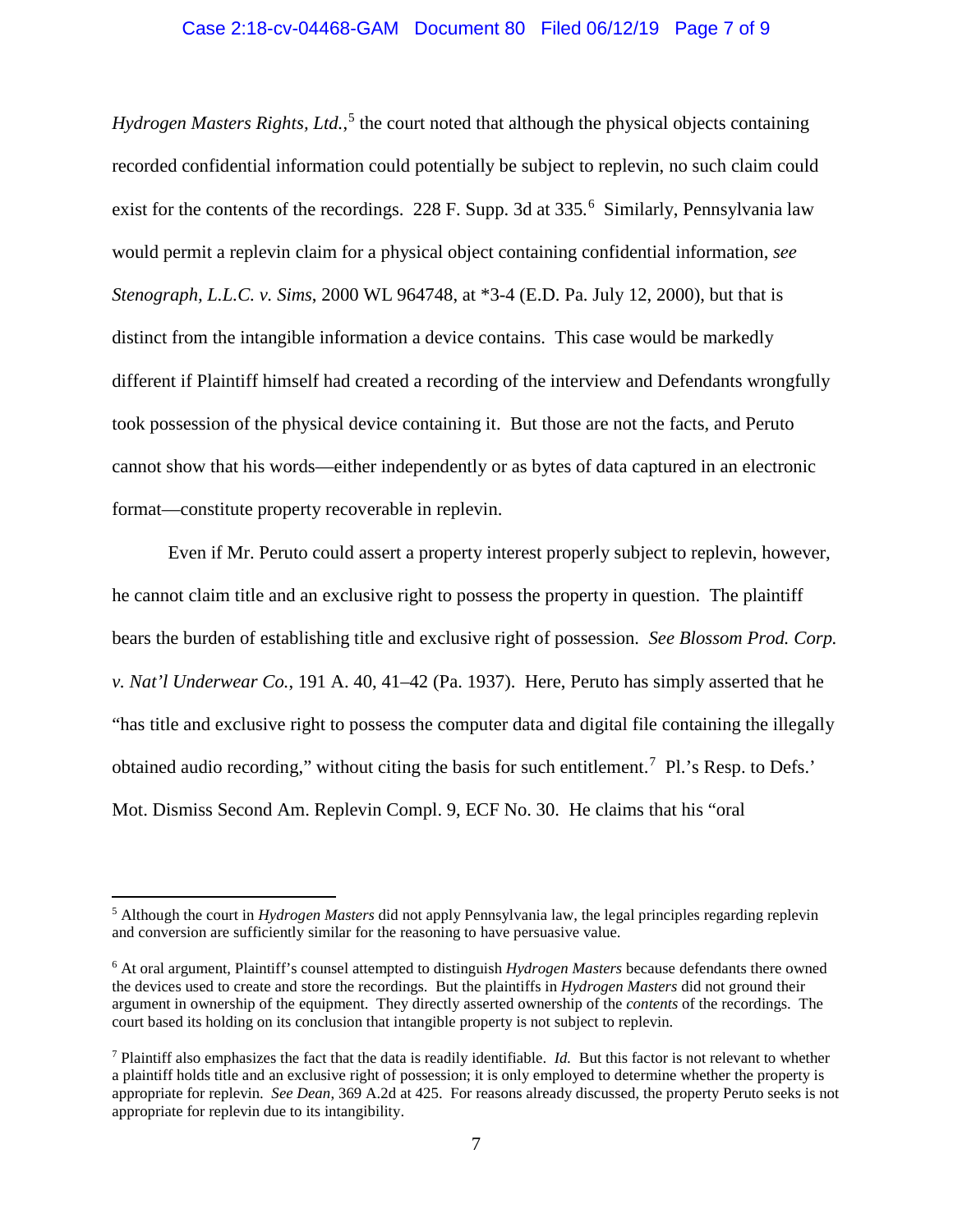# Case 2:18-cv-04468-GAM Document 80 Filed 06/12/19 Page 8 of 9

communications" constituted his property, which Defendants "illegally obtained and made permanent as 'digitized communications.'" Pl.'s Resp. to Defs.' Mot. Dismiss Second Am. Replevin Compl. 9. He appears to argue that the act of (purportedly) unlawful recording is what gives rise to the ownership interest he asserts. But Plaintiff offers no legal authority supporting the conclusion that Defendants' conduct in some way endows him with exclusive rights to the words spoken.

Understandably so. Claiming *exclusive possession* of words knowingly *communicated to others* presents an inherent contradiction. Once words have been expressed to another, the speaker would seem to have forfeited the exclusive right to "possess" them, as they then exist in both parties' memories. If someone present creates a record of what was said, the physical means they employ to do so—whether written notes or electronic device—would have a tangible existence that could be appropriate for replevin. But the means of preservation are distinct from the words themselves.

Mr. Peruto further argues that, even if he cannot claim an exclusive right to words spoken in the presence of others, his voice is uniquely his, and Defendants cannot appropriate the sound of his voice in their documentary. On a different record, this argument might raise profound questions of privacy and personal identity. Here, the fatal flaw is that, in agreeing to cooperate with Defendants, Peruto expressly agreed in writing to allow them to record and use his voice. *See* Decl. of Eli Holzman Ex. A, ECF No. 53-3. Although Plaintiff might argue that the release has limited applicability, his having signed it certainly forfeits any claim of exclusivity as to the sound of his voice.

However understandable Mr. Peruto's desire to retract his comments may be, Pennsylvania law does not recognize either the digital files containing the recording or the words